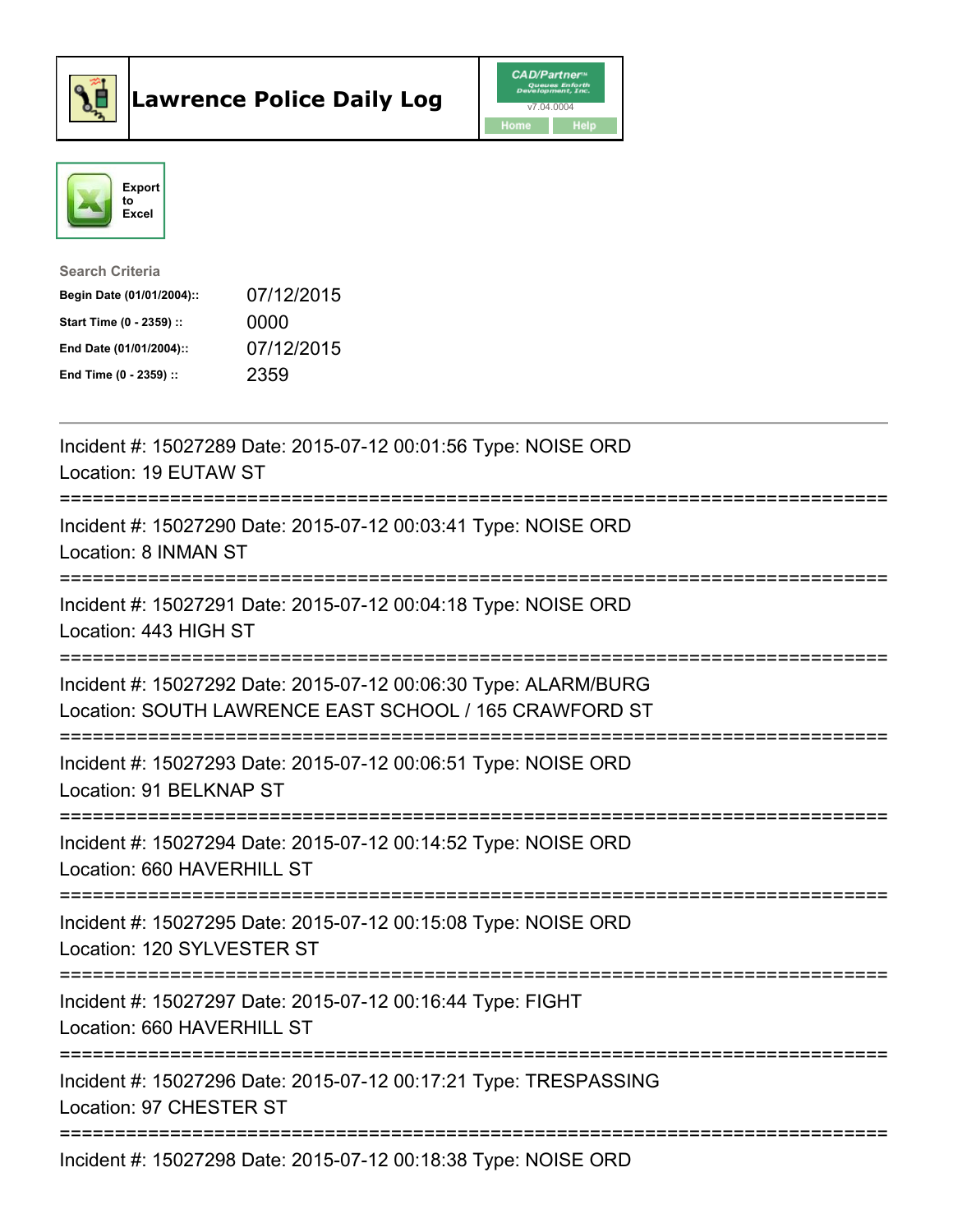Location: 9 EASTON ST =========================================================================== Incident #: 15027299 Date: 2015-07-12 00:23:39 Type: NOISE ORD Location: 140 COMMON ST =========================================================================== Incident #: 15027300 Date: 2015-07-12 00:23:59 Type: NOISE ORD Location: 50 BELLEVUE ST =========================================================================== Incident #: 15027301 Date: 2015-07-12 00:32:25 Type: NOISE ORD Location: 102 CHESTER ST =========================================================================== Incident #: 15027302 Date: 2015-07-12 00:39:46 Type: SUICIDE ATTEMPT Location: 32 LAWRENCE ST #27 =========================================================================== Incident #: 15027303 Date: 2015-07-12 00:42:18 Type: ALARM/BURG Location: POLLO TIPICO / 190 LAWRENCE ST =========================================================================== Incident #: 15027304 Date: 2015-07-12 00:48:02 Type: NOISE ORD Location: 68 BUTLER ST =========================================================================== Incident #: 15027305 Date: 2015-07-12 00:49:36 Type: UNWANTEDGUEST Location: BONGOS / 206 LAWRENCE ST =========================================================================== Incident #: 15027306 Date: 2015-07-12 00:50:38 Type: E911 HANGUP Location: 77 S UNION ST #38 =========================================================================== Incident #: 15027307 Date: 2015-07-12 00:51:50 Type: SHOTS FIRED Location: 187 NEWBURY ST =========================================================================== Incident #: 15027308 Date: 2015-07-12 00:55:20 Type: NOISE ORD Location: 383 HAMPSHIRE ST =========================================================================== Incident #: 15027309 Date: 2015-07-12 00:56:48 Type: NOISE ORD Location: 385 HAMPSHIRE ST =========================================================================== Incident #: 15027310 Date: 2015-07-12 00:58:27 Type: FIGHT Location: 200 WILLOW ST =========================================================================== Incident #: 15027311 Date: 2015-07-12 01:03:52 Type: ALARMS Location: 7 BERKELEY CT ===========================================================================

Incident #: 15027312 Date: 2015-07-12 01:06:57 Type: SUS PERS/MV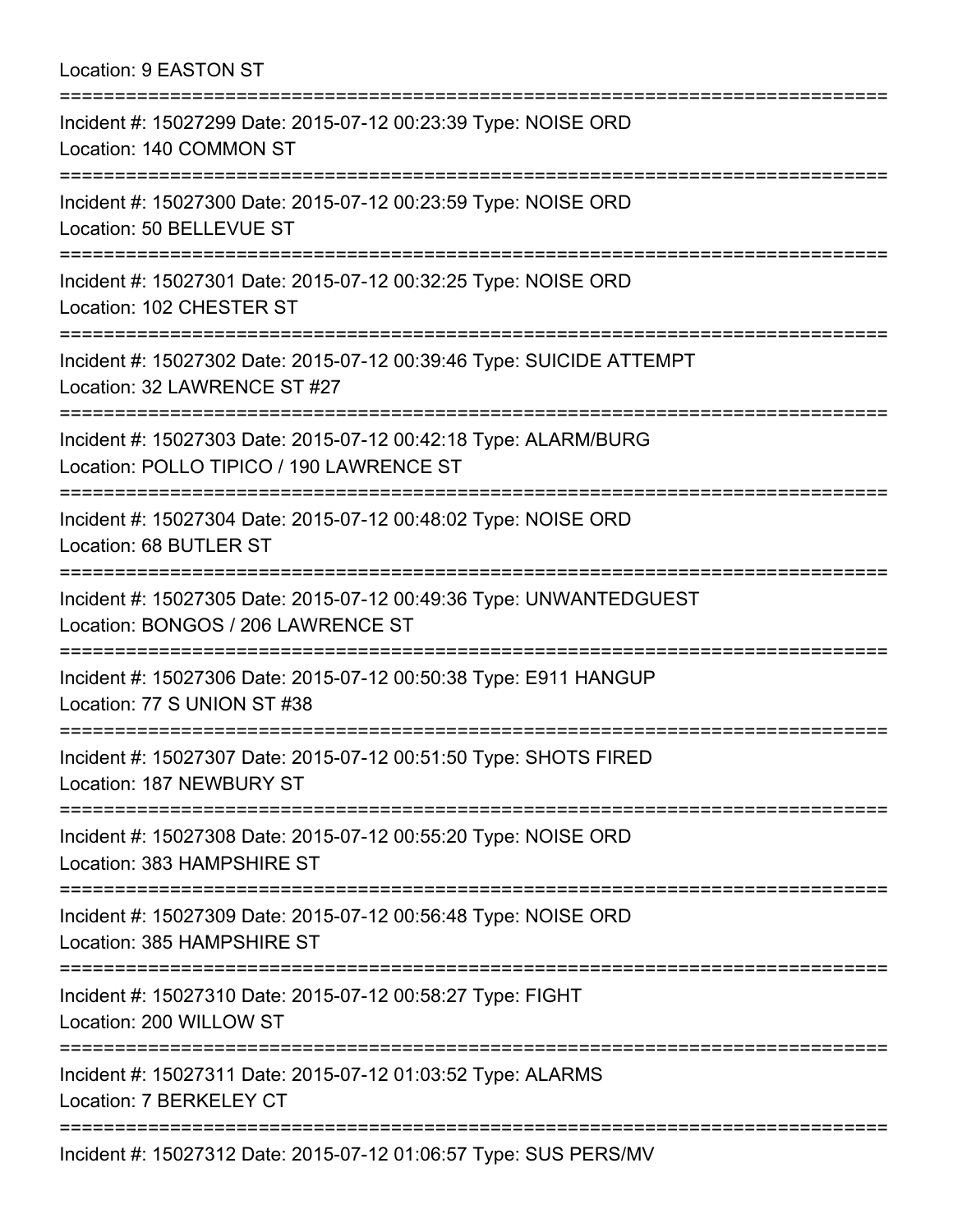=========================================================================== Incident #: 15027313 Date: 2015-07-12 01:13:13 Type: SUS PERS/MV Location: 145 FRANKLIN ST =========================================================================== Incident #: 15027314 Date: 2015-07-12 01:27:06 Type: ALARMS Location: PARTHUM SCHOOL / 255 E HAVERHILL ST =========================================================================== Incident #: 15027315 Date: 2015-07-12 01:27:42 Type: LARCENY/PAST Location: 142 JACKSON ST FL 2 =========================================================================== Incident #: 15027316 Date: 2015-07-12 01:32:47 Type: NOISE ORD Location: 175 PROSPECT ST =========================================================================== Incident #: 15027317 Date: 2015-07-12 01:33:59 Type: STOL/MV/PAS Location: 243 FARNHAM ST =========================================================================== Incident #: 15027318 Date: 2015-07-12 01:40:43 Type: HIT & RUN M/V Location: CHANDLER ST =========================================================================== Incident #: 15027319 Date: 2015-07-12 01:48:03 Type: M/V STOP Location: BROADWAY & WATER ST =========================================================================== Incident #: 15027320 Date: 2015-07-12 01:57:46 Type: ALARMS Location: 90 E HAVERHILL ST =========================================================================== Incident #: 15027321 Date: 2015-07-12 01:58:59 Type: ROBBERY ARMED Location: HAFFNERS GAS STATION / 469 HAVERHILL ST =========================================================================== Incident #: 15027322 Date: 2015-07-12 02:03:07 Type: NOISE ORD Location: 44 SPRUCE ST =========================================================================== Incident #: 15027323 Date: 2015-07-12 02:05:28 Type: DOMESTIC/PROG Location: 157 SALEM ST =========================================================================== Incident #: 15027324 Date: 2015-07-12 02:11:20 Type: ALARM/HOLD Location: SEVEN ELEVEN / 370 BROADWAY =========================================================================== Incident #: 15027325 Date: 2015-07-12 02:13:33 Type: INVEST CONT Location: 137 MARGIN ST =========================================================================== Incident #: 15027326 Date: 2015-07-12 02:18:08 Type: FIGHT

Location: BEDFORD ST & OXFORD ST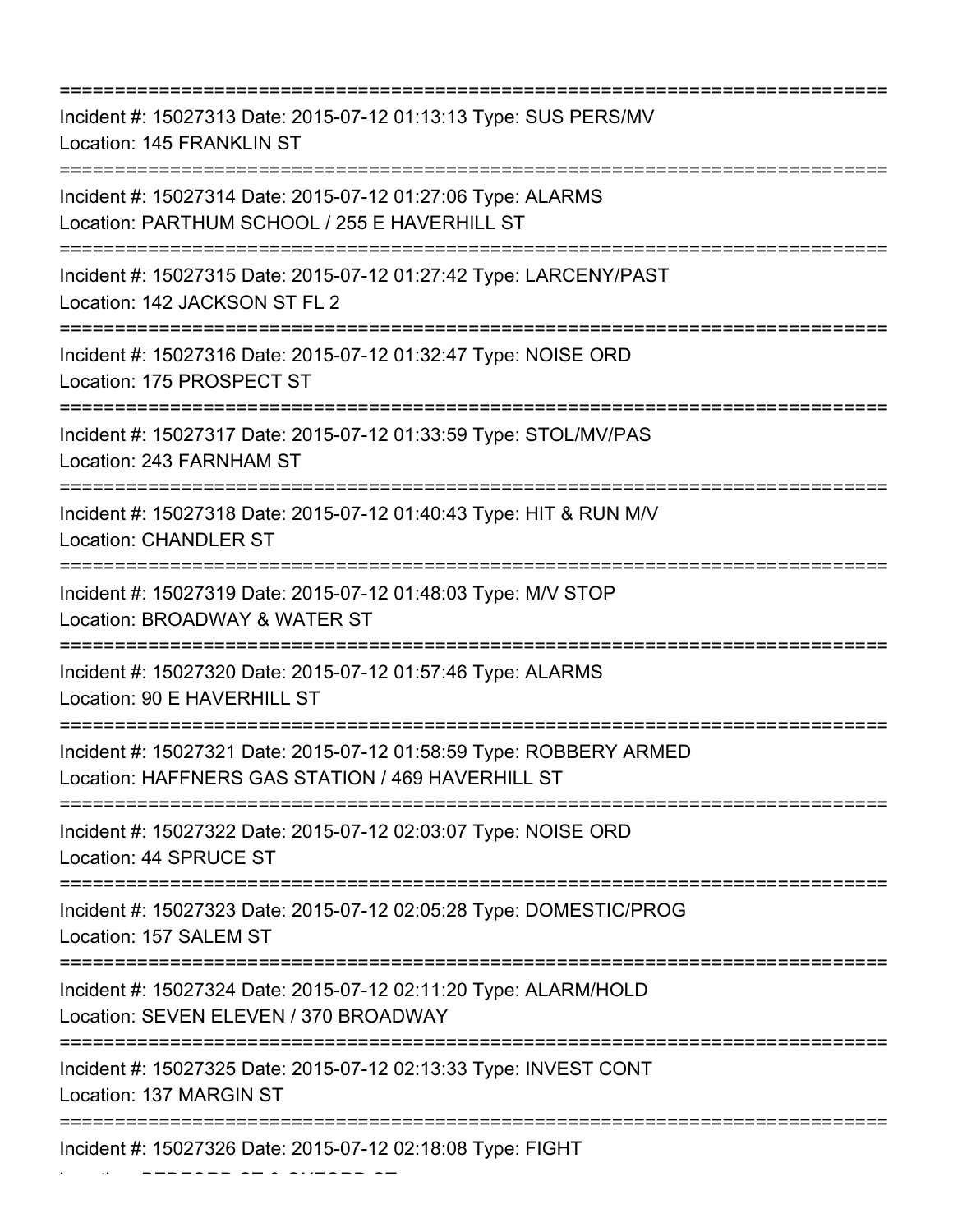=========================================================================== Incident #: 15027327 Date: 2015-07-12 02:26:57 Type: MAN DOWN Location: E HAVERHILL ST & HAVERHILL ST =========================================================================== Incident #: 15027328 Date: 2015-07-12 02:39:00 Type: NOISE ORD Location: 232 BAILEY ST =========================================================================== Incident #: 15027329 Date: 2015-07-12 03:00:46 Type: NOISE ORD Location: 71 CAMBRIDGE ST =========================================================================== Incident #: 15027330 Date: 2015-07-12 03:25:34 Type: DISTURBANCE Location: 28 LEXINGTON ST =========================================================================== Incident #: 15027331 Date: 2015-07-12 04:14:25 Type: UNWANTEDGUEST Location: 51 BROMFIELD ST =========================================================================== Incident #: 15027332 Date: 2015-07-12 05:00:44 Type: ROBBERY UNARM Location: SAM'S FOOD STORE / 389 BROADWAY =========================================================================== Incident #: 15027333 Date: 2015-07-12 07:00:18 Type: PARK & WALK Location: BROADWAY =========================================================================== Incident #: 15027334 Date: 2015-07-12 07:23:26 Type: ALARMS Location: GATEWAY PUB / 339 MERRIMACK ST =========================================================================== Incident #: 15027335 Date: 2015-07-12 08:45:33 Type: GUN CALL Location: 34 HAMPSHIRE ST =========================================================================== Incident #: 15027336 Date: 2015-07-12 08:50:18 Type: ALARMS Location: LAWRENCE BOYS + GIRLS CLUB / 136 WATER ST =========================================================================== Incident #: 15027337 Date: 2015-07-12 09:16:24 Type: SUS PERS/MV Location: BERKELEY ST & MONTGOMERY ST =========================================================================== Incident #: 15027338 Date: 2015-07-12 09:48:27 Type: ALARM/BURG Location: NEGRON-TORRES RESIDENCE / 204 LAWRENCE ST #1 =========================================================================== Incident #: 15027339 Date: 2015-07-12 09:56:18 Type: DISTURBANCE Location: 64 MANCHESTER ST #APT 9 =========================================================================== Incident #: 15027340 Date: 2015-07-12 10:34:38 Type: SUICIDE ATTEMPT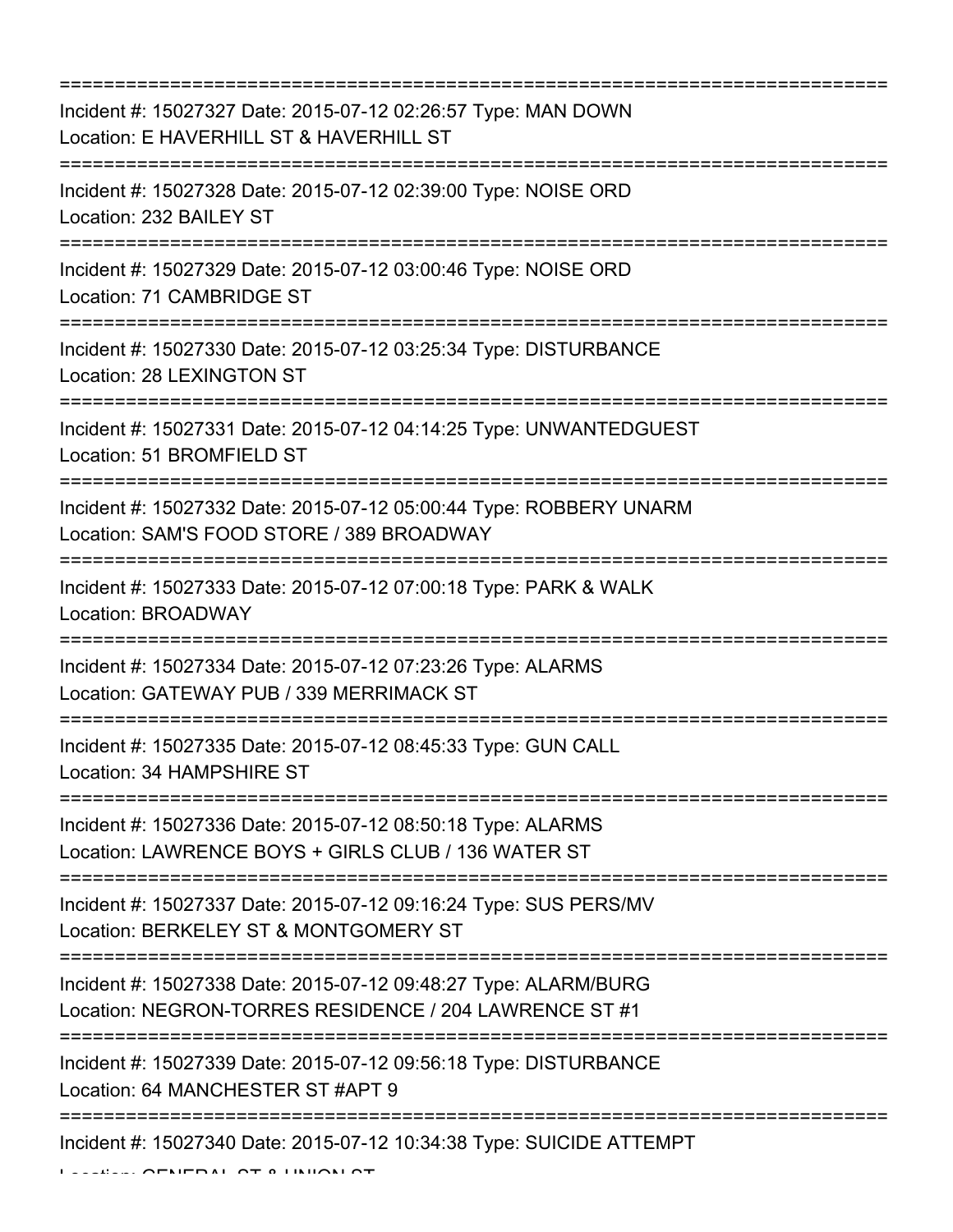| ======================================                                                                                                           |
|--------------------------------------------------------------------------------------------------------------------------------------------------|
| Incident #: 15027342 Date: 2015-07-12 10:47:54 Type: GENERAL SERV<br>Location: 53 LENOX ST                                                       |
| Incident #: 15027341 Date: 2015-07-12 10:48:17 Type: M/V STOP<br>Location: ARLINGTON ST & BROADWAY                                               |
| Incident #: 15027343 Date: 2015-07-12 10:56:50 Type: MEDIC SUPPORT<br>Location: HAVERHILL & TREMONT                                              |
| =============================<br>Incident #: 15027344 Date: 2015-07-12 11:03:59 Type: STOL/MV/PAS<br>Location: 316 PROSPECT ST                   |
| Incident #: 15027345 Date: 2015-07-12 11:18:38 Type: M/V STOP<br>Location: AMESBURY & LOWELL                                                     |
| Incident #: 15027346 Date: 2015-07-12 11:36:58 Type: AUTO ACC/NO PI<br>Location: 32 LAWRENCE ST                                                  |
| Incident #: 15027347 Date: 2015-07-12 11:39:31 Type: UNWANTEDGUEST<br>Location: 379 HAVERHILL ST                                                 |
| Incident #: 15027348 Date: 2015-07-12 12:00:08 Type: SUS PERS/MV<br>Location: 98 BRADFORD ST                                                     |
| Incident #: 15027349 Date: 2015-07-12 12:11:52 Type: M/V STOP<br>Location: ANDOVER & BEACON                                                      |
| =====================================<br>Incident #: 15027350 Date: 2015-07-12 12:20:11 Type: ALARM/BURG<br>Location: ELDRICH RESD / 2 LAUREL ST |
| Incident #: 15027351 Date: 2015-07-12 12:21:24 Type: SUS PERS/MV<br>Location: BIG AND BEEFY / null                                               |
| Incident #: 15027353 Date: 2015-07-12 12:50:52 Type: STOLEN PROP<br>Location: 84 ARLINGTON ST                                                    |
| Incident #: 15027352 Date: 2015-07-12 12:53:29 Type: ALARM/BURG<br>Location: DOCTORS CENTER / 100 AMESBURY ST                                    |
| Incident #: 15027354 Date: 2015-07-12 12:56:41 Type: MV/BLOCKING                                                                                 |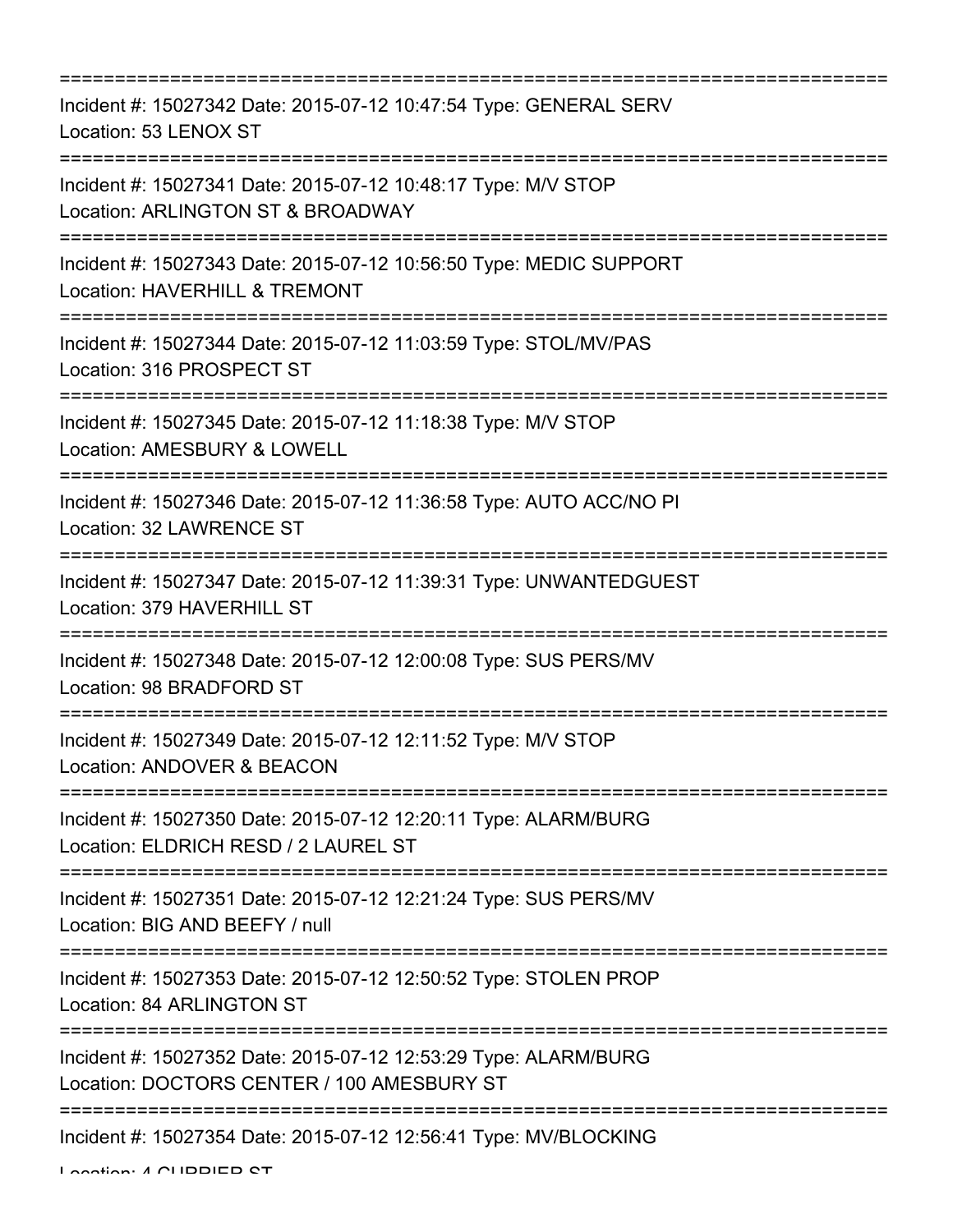=========================================================================== Incident #: 15027355 Date: 2015-07-12 13:05:37 Type: SUS PERS/MV Location: 34 BELMONT ST =========================================================================== Incident #: 15027356 Date: 2015-07-12 13:05:52 Type: MEDIC SUPPORT Location: 22 BENNINGTON ST =========================================================================== Incident #: 15027357 Date: 2015-07-12 13:41:47 Type: AUTO ACC/UNK PI Location: RT 114 & SHOCASE CINEMAS =========================================================================== Incident #: 15027358 Date: 2015-07-12 14:38:58 Type: DEATH SUDDEN Location: 59 DANA ST =========================================================================== Incident #: 15027359 Date: 2015-07-12 14:45:32 Type: WOMAN DOWN Location: BURGER KING / 187 BROADWAY =========================================================================== Incident #: 15027360 Date: 2015-07-12 14:51:20 Type: SUICIDE ATTEMPT Location: 44 CLIFTON ST FL 3 =========================================================================== Incident #: 15027361 Date: 2015-07-12 14:53:32 Type: SUS PERS/MV Location: BENNINGTON ST & ERVING AV =========================================================================== Incident #: 15027362 Date: 2015-07-12 15:05:32 Type: ALARMS Location: 28 SARGENT ST =========================================================================== Incident #: 15027363 Date: 2015-07-12 15:29:51 Type: ALARM/BURG Location: DYKEMAN WELDING / 85 BLANCHARD =========================================================================== Incident #: 15027364 Date: 2015-07-12 15:41:13 Type: AUTO ACC/NO PI Location: 188 BROADWAY =========================================================================== Incident #: 15027365 Date: 2015-07-12 15:53:28 Type: NOISE ORD Location: 6 RESERVOIR TER =========================================================================== Incident #: 15027366 Date: 2015-07-12 15:58:47 Type: AUTO ACC/NO PI Location: 66 MARGIN ST =========================================================================== Incident #: 15027367 Date: 2015-07-12 16:08:24 Type: M/V STOP Location: 10 HOLLY ST ========================= Incident #: 15027368 Date: 2015-07-12 16:18:15 Type: TRESPASSING Location: 610 BROADWAY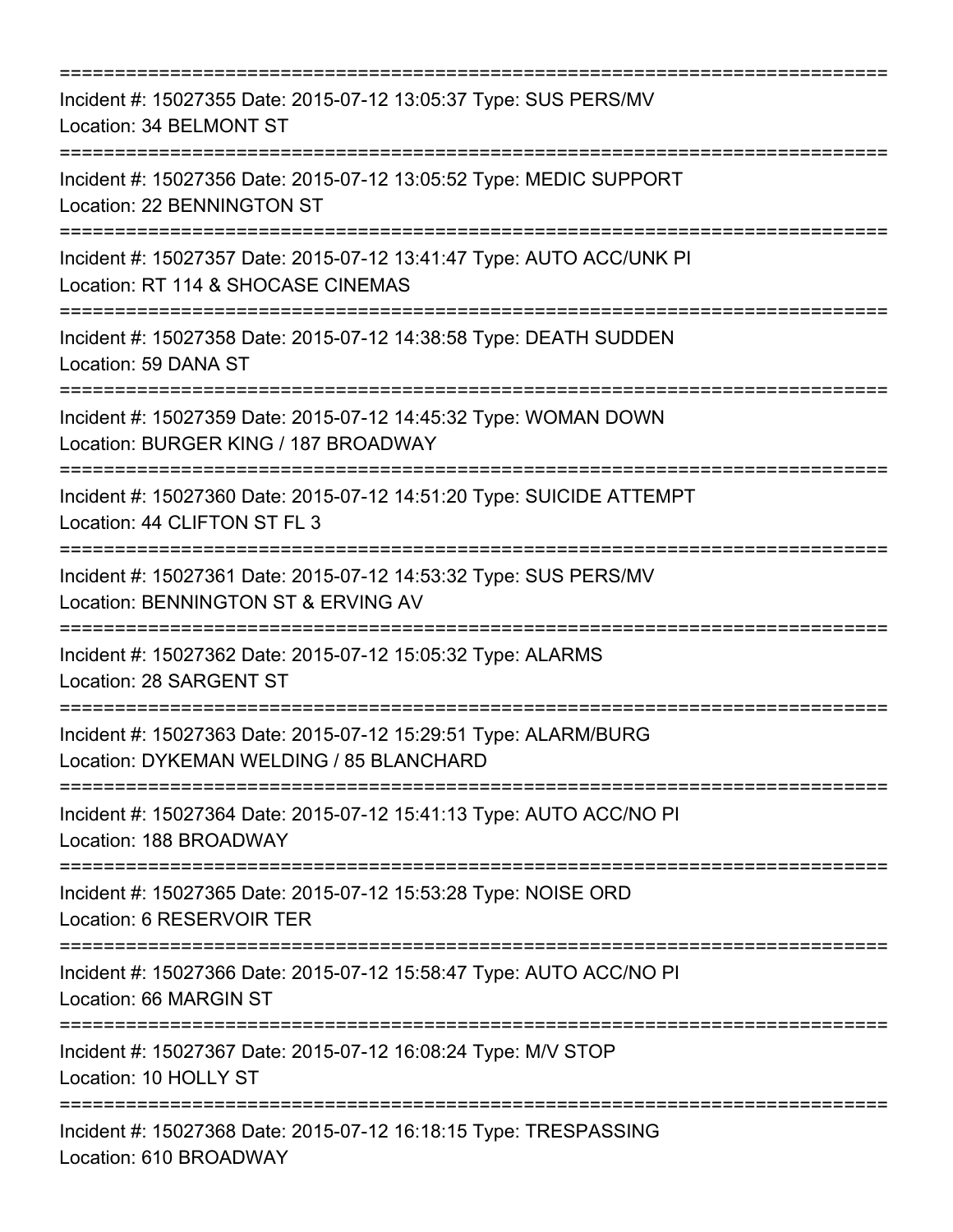| Incident #: 15027369 Date: 2015-07-12 16:23:04 Type: ALARM/BURG<br>Location: SO LAWRENCE EAST / 165 CRAWFORD ST |
|-----------------------------------------------------------------------------------------------------------------|
| Incident #: 15027370 Date: 2015-07-12 16:33:15 Type: UNATENEDCHILD<br>Location: 109 E HAVERHILL ST              |
| Incident #: 15027371 Date: 2015-07-12 16:34:16 Type: IDENTITY THEFT<br>Location: 49 CORBETT RD                  |
| Incident #: 15027372 Date: 2015-07-12 16:51:52 Type: AUTO ACC/UNK PI<br>Location: 19 MARKET ST                  |
| Incident #: 15027373 Date: 2015-07-12 16:56:41 Type: ALARMS<br>Location: 387 WATER ST                           |
| Incident #: 15027374 Date: 2015-07-12 17:04:52 Type: DISORDERLY<br>Location: 362 ESSEX ST #311 FL 2             |
| Incident #: 15027375 Date: 2015-07-12 17:22:30 Type: INVEST CONT<br>Location: 158 WATER ST                      |
| Incident #: 15027376 Date: 2015-07-12 17:29:21 Type: LOUD NOISE<br>Location: 164 SPRUCE ST                      |
| Incident #: 15027377 Date: 2015-07-12 17:35:30 Type: DISORDERLY<br>Location: 177 EXCHANGE ST                    |
| Incident #: 15027378 Date: 2015-07-12 17:40:37 Type: ALARM/BURG<br>Location: TEJADA RESIDENCE / 12 EASTON ST    |
| Incident #: 15027380 Date: 2015-07-12 17:41:24 Type: LOUD NOISE<br>Location: 424 HIGH                           |
| Incident #: 15027379 Date: 2015-07-12 17:42:00 Type: UNWANTEDGUEST<br>Location: 73 BUNKERHILL ST FL 1           |
| Incident #: 15027381 Date: 2015-07-12 17:44:00 Type: LOST PROPERTY<br>Location: 67 WINTHROP AV                  |
| Incident #: 15027382 Date: 2015-07-12 17:52:37 Type: NOISE ORD<br>Location: LA PARILLA / 2 AMESBURY ST          |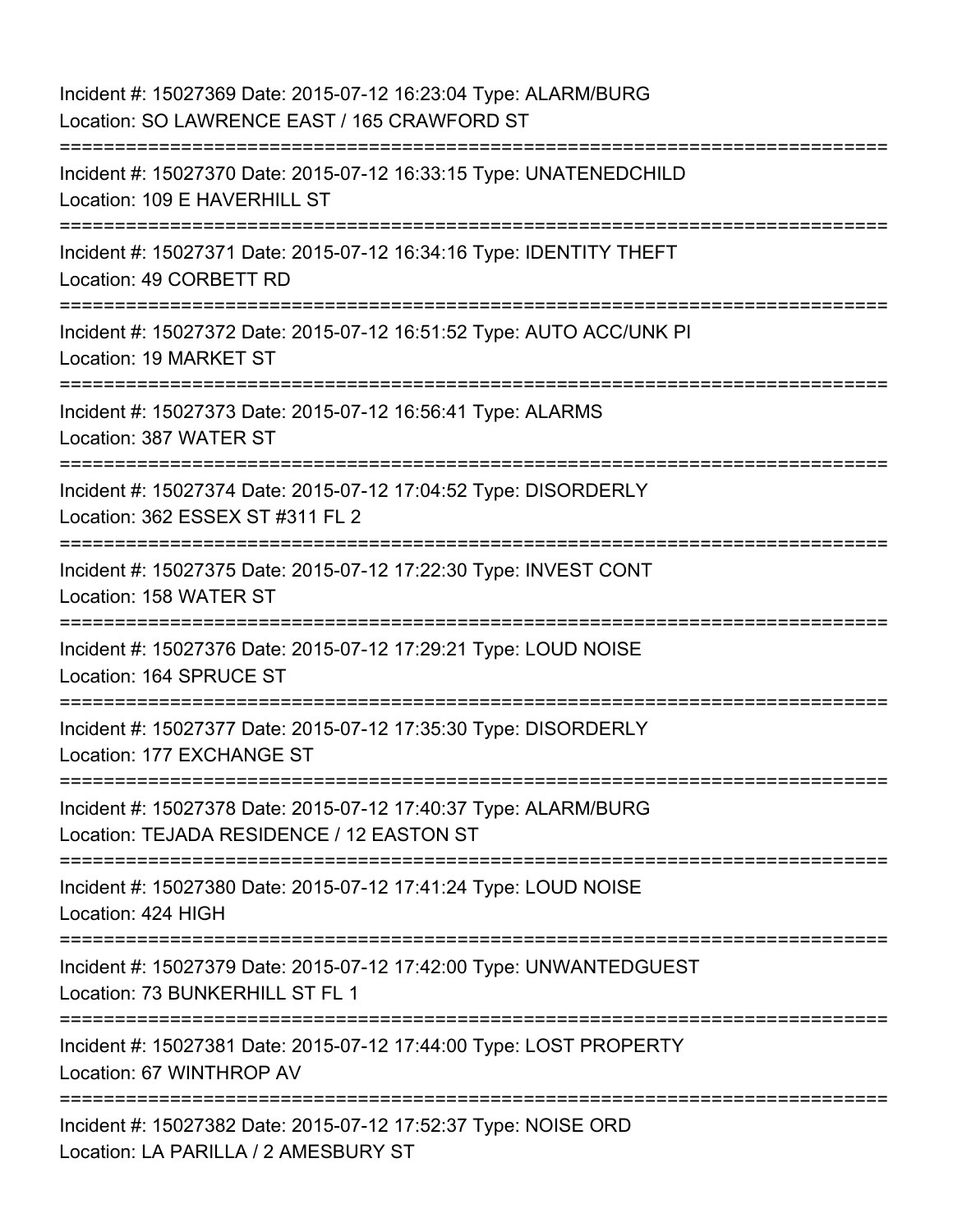Incident #: 15027384 Date: 2015-07-12 18:01:14 Type: DOMESTIC/PAST Location: COMMONWEALTH DR =========================================================================== Incident #: 15027383 Date: 2015-07-12 18:04:57 Type: FIGHT Location: 523 HAMPSHIRE ST =========================================================================== Incident #: 15027385 Date: 2015-07-12 18:11:06 Type: DISORDERLY Location: 177 EXCHANGE ST =========================================================================== Incident #: 15027386 Date: 2015-07-12 18:16:41 Type: NOISE ORD Location: 12 BOYD ST =========================================================================== Incident #: 15027387 Date: 2015-07-12 18:19:18 Type: NOISE ORD Location: 168 SPRUCE ST =========================================================================== Incident #: 15027388 Date: 2015-07-12 18:35:55 Type: NOISE ORD Location: 210 WATER ST =========================================================================== Incident #: 15027389 Date: 2015-07-12 18:36:59 Type: NOISE ORD Location: 229 HOWARD ST =========================================================================== Incident #: 15027390 Date: 2015-07-12 18:39:09 Type: AUTO ACC/UNK PI Location: RHINE ST =========================================================================== Incident #: 15027391 Date: 2015-07-12 18:42:58 Type: ALARM/BURG Location: THE PARTHUM SCHOOL / 258 E HAVERHILL ST =========================================================================== Incident #: 15027392 Date: 2015-07-12 18:53:12 Type: NOISE ORD Location: FANTASTIC MARKET / 388 HAMPSHIRE ST =========================================================================== Incident #: 15027393 Date: 2015-07-12 18:53:14 Type: WARRANT SERVE Location: 6 PERE MARQUETTE AV =========================================================================== Incident #: 15027394 Date: 2015-07-12 18:55:06 Type: NOISE ORD Location: 165 MYRTLE FL 1 =========================================================================== Incident #: 15027395 Date: 2015-07-12 18:57:42 Type: ALARM/BURG Location: RESD; ANA FRITTA 9782371856 / 25 PLEASANT PL =========================================================================== Incident #: 15027397 Date: 2015-07-12 19:03:05 Type: LARCENY/PAST Location: 86 S BROADWAY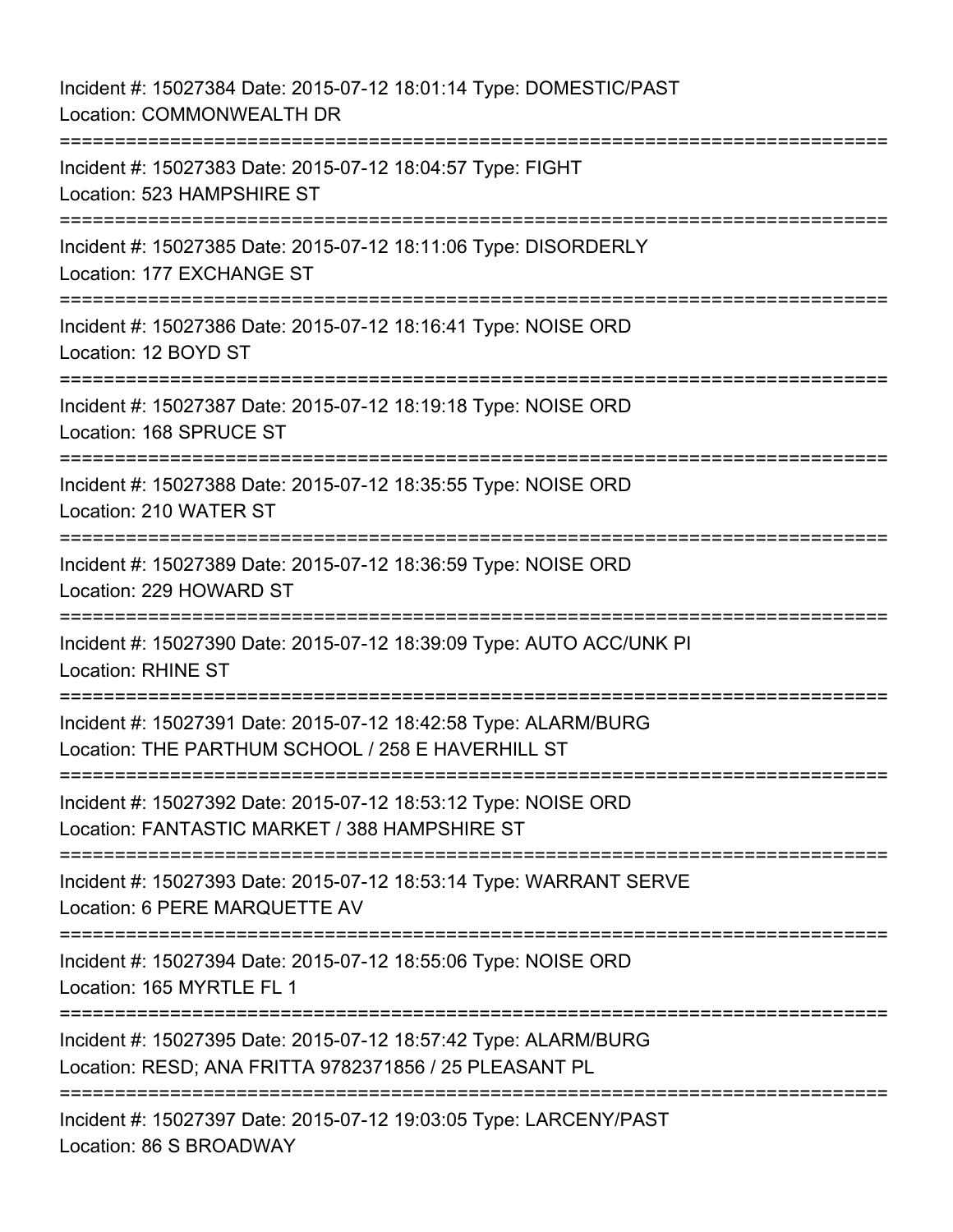Incident #: 15027396 Date: 2015-07-12 19:03:25 Type: M/V STOP Location: 183 HAVERHILL ST =========================================================================== Incident #: 15027398 Date: 2015-07-12 19:15:16 Type: NOISE ORD Location: 168 SPRUCE ST =========================================================================== Incident #: 15027399 Date: 2015-07-12 19:15:23 Type: UNWANTEDGUEST Location: 41 S BOWDOIN ST =========================================================================== Incident #: 15027400 Date: 2015-07-12 19:27:17 Type: E911 HANGUP Location: 77 S UNION ST #38 =========================================================================== Incident #: 15027401 Date: 2015-07-12 19:33:06 Type: DISTURBANCE Location: 109 GARDEN ST #1B FL 1 =========================================================================== Incident #: 15027402 Date: 2015-07-12 19:39:15 Type: M/V STOP Location: 93 OAK ST =========================================================================== Incident #: 15027404 Date: 2015-07-12 19:40:53 Type: 209A/VIOLATION Location: ACTON ST & WEST ST =========================================================================== Incident #: 15027403 Date: 2015-07-12 19:44:40 Type: UNWANTEDGUEST Location: 156 FARNHAM ST FL 1 =========================================================================== Incident #: 15027405 Date: 2015-07-12 19:55:48 Type: NOISE ORD Location: 27 SUMMER ST FL 3 =========================================================================== Incident #: 15027406 Date: 2015-07-12 19:57:55 Type: ALARM/BURG Location: DUNKIN DONUTS / 608 S UNION ST =========================================================================== Incident #: 15027409 Date: 2015-07-12 20:08:18 Type: THREATS Location: HAMPSHIRE ST =========================================================================== Incident #: 15027407 Date: 2015-07-12 20:12:48 Type: SUS PERS/MV Location: 20 CROSS ST =========================================================================== Incident #: 15027408 Date: 2015-07-12 20:14:40 Type: NOISE ORD Location: 49 N PARISH RD =========================================================================== Incident #: 15027411 Date: 2015-07-12 20:19:48 Type: EMERGENCY209A Location: 196 OSGOOD ST

===========================================================================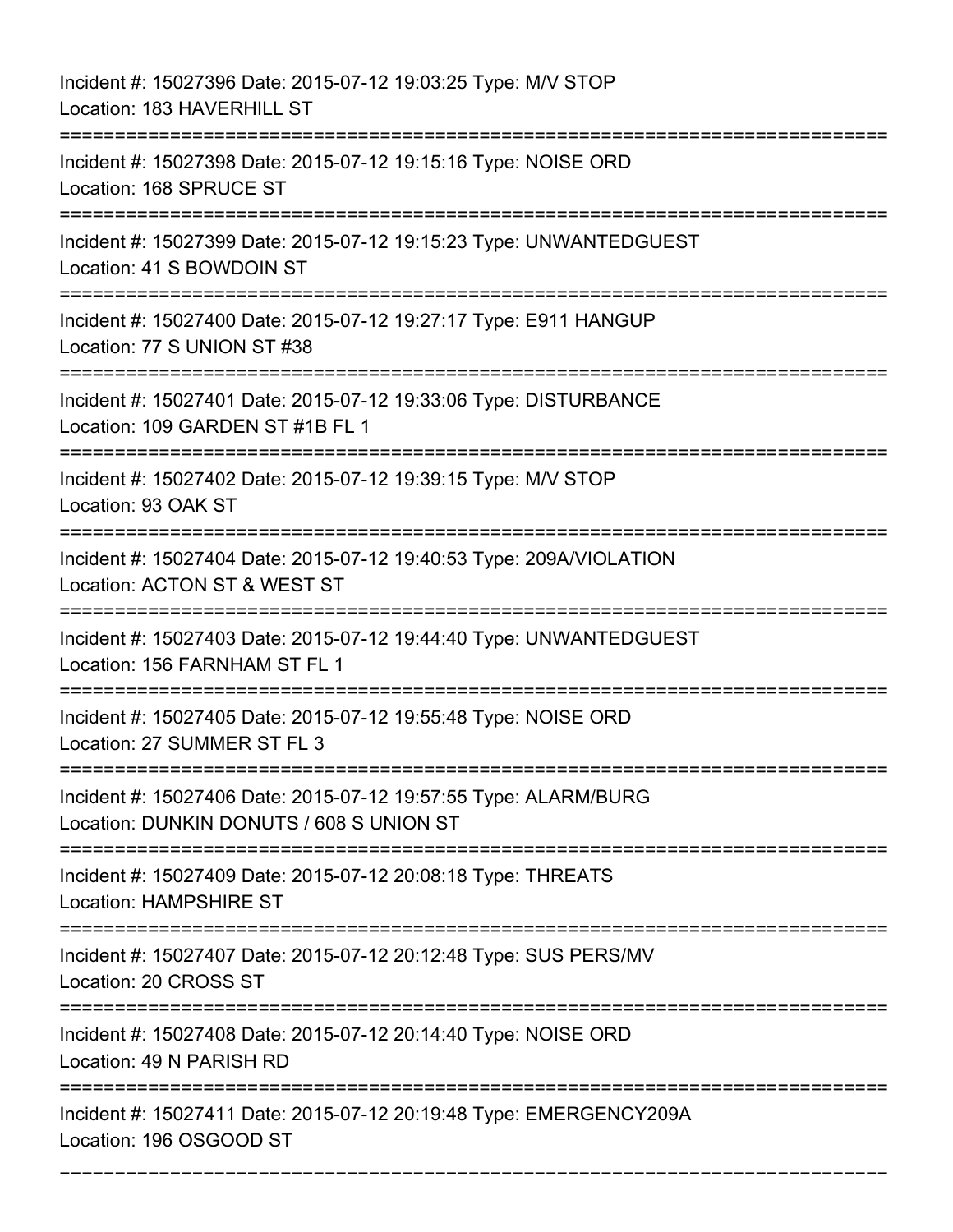| Incident #: 15027410 Date: 2015-07-12 20:20:55 Type: SUICIDE ATTEMPT<br>Location: FALLS BRIDGE / null            |
|------------------------------------------------------------------------------------------------------------------|
| Incident #: 15027412 Date: 2015-07-12 20:49:31 Type: NOISE ORD<br>Location: 310 PARK ST                          |
| Incident #: 15027413 Date: 2015-07-12 21:04:24 Type: LOUD NOISE<br>Location: 168 SPRUCE ST                       |
| Incident #: 15027414 Date: 2015-07-12 21:05:34 Type: AUTO ACC/PED<br>Location: BROOKFIELD ST & INMAN ST          |
| Incident #: 15027415 Date: 2015-07-12 21:08:47 Type: NOISE ORD<br>Location: 8 CURRIER ST                         |
| Incident #: 15027416 Date: 2015-07-12 21:09:16 Type: LOUD NOISE<br>Location: 1023 ESSEX ST                       |
| Incident #: 15027417 Date: 2015-07-12 21:09:32 Type: HIT & RUN M/V<br>Location: 66 BERKELEY ST                   |
| Incident #: 15027418 Date: 2015-07-12 21:09:40 Type: SEX OFF. PAST<br>Location: 272 LAWRENCE ST<br>============= |
| Incident #: 15027419 Date: 2015-07-12 21:14:31 Type: AUTO ACC/UNK PI<br>Location: HALL ST & THORNDIKE ST         |
| Incident #: 15027420 Date: 2015-07-12 21:20:53 Type: LOUD NOISE<br>Location: 168 SPRUCE ST                       |
| Incident #: 15027421 Date: 2015-07-12 21:21:59 Type: M/V STOP<br>Location: BOWDOIN ST & S BROADWAY               |
| Incident #: 15027422 Date: 2015-07-12 21:24:39 Type: KEEP PEACE<br>Location: 92 FARLEY ST                        |
| Incident #: 15027423 Date: 2015-07-12 21:24:53 Type: ALARMS<br>Location: 44 SMITH ST                             |
| Incident #: 15027424 Date: 2015-07-12 21:26:35 Type: SEX OFF. PAST<br>Location: 475 HAVERHILL ST                 |
|                                                                                                                  |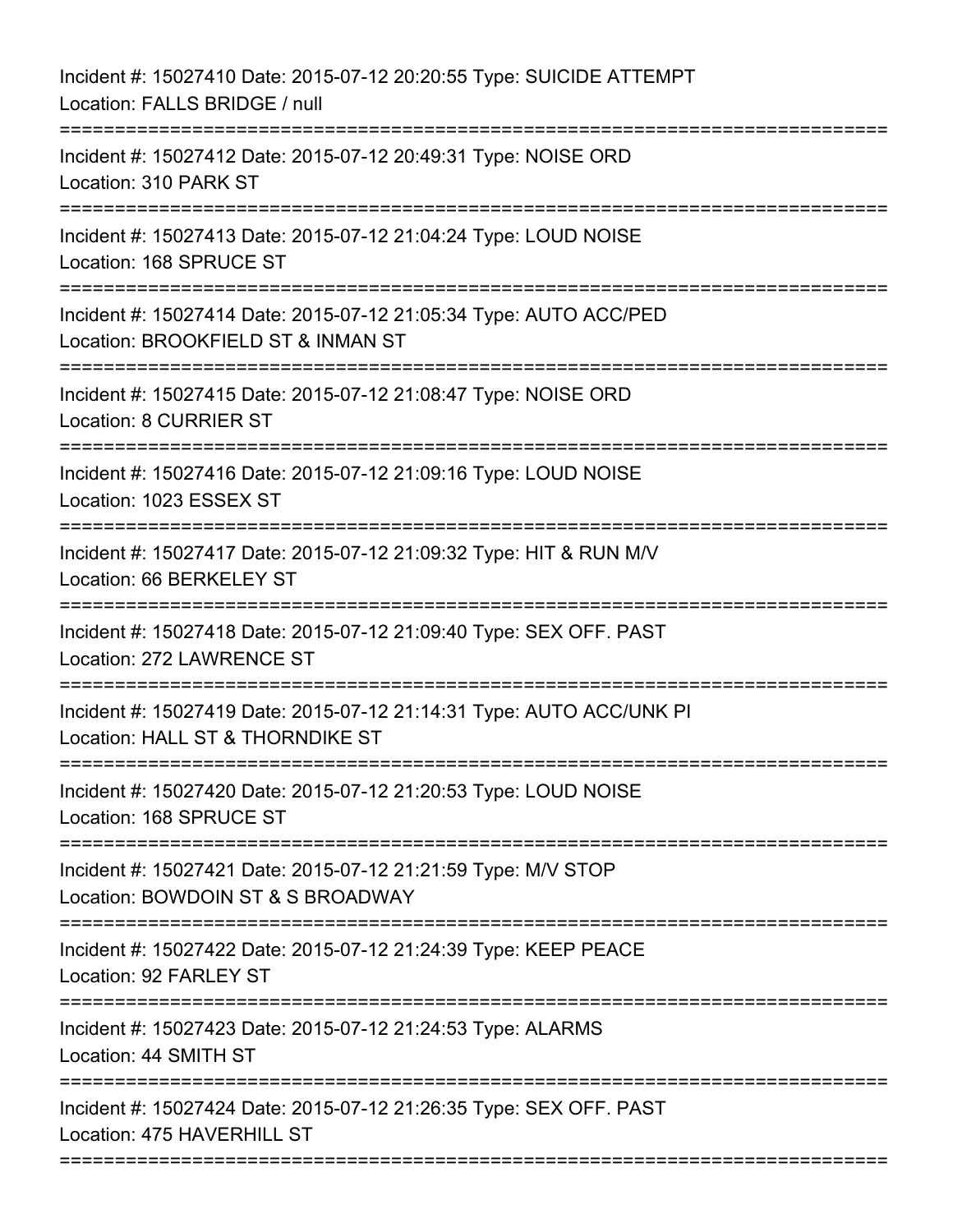| Incident #: 15027425 Date: 2015-07-12 22:00:20 Type: NOISE ORD<br>Location: 42 BENNINGTON ST                                   |
|--------------------------------------------------------------------------------------------------------------------------------|
| Incident #: 15027426 Date: 2015-07-12 22:02:28 Type: NOISE ORD<br>Location: 46 BENNINGTON ST                                   |
| Incident #: 15027427 Date: 2015-07-12 22:06:17 Type: M/V STOP<br>Location: 440 BROADWAY                                        |
| Incident #: 15027428 Date: 2015-07-12 22:29:44 Type: M/V STOP<br>Location: E HAVERHILL ST & MARSTON ST<br>.------------------- |
| Incident #: 15027429 Date: 2015-07-12 22:34:06 Type: ALARM/BURG<br>Location: 4 NORRIS ST<br>=======================            |
| Incident #: 15027430 Date: 2015-07-12 22:43:15 Type: SUS PERS/MV<br>Location: WHITE HEN PANTRY / 703 HAVERHILL ST              |
| Incident #: 15027431 Date: 2015-07-12 22:43:57 Type: NOISE ORD<br>Location: 190 HOWARD ST                                      |
| Incident #: 15027432 Date: 2015-07-12 22:48:02 Type: NOISE ORD<br>Location: 25 SUMMER ST<br>=========================          |
| Incident #: 15027433 Date: 2015-07-12 22:49:13 Type: M/V STOP<br>Location: SUMMER ST & UNION ST                                |
| Incident #: 15027434 Date: 2015-07-12 22:50:13 Type: NOISE ORD<br>Location: 61 CAMBRIDGE ST                                    |
| Incident #: 15027435 Date: 2015-07-12 22:55:13 Type: NOISE ORD<br>Location: 303 PROSPECT ST                                    |
| Incident #: 15027436 Date: 2015-07-12 22:59:03 Type: VIO CITY ORD<br>Location: 66 ELM ST                                       |
| Incident #: 15027437 Date: 2015-07-12 23:02:30 Type: NOISE ORD<br>Location: 160 CARLETON ST                                    |
| Incident #: 15027438 Date: 2015-07-12 23:06:45 Type: MV/BLOCKING<br>Location: CEDAR ST & RUSSELL ST                            |
|                                                                                                                                |